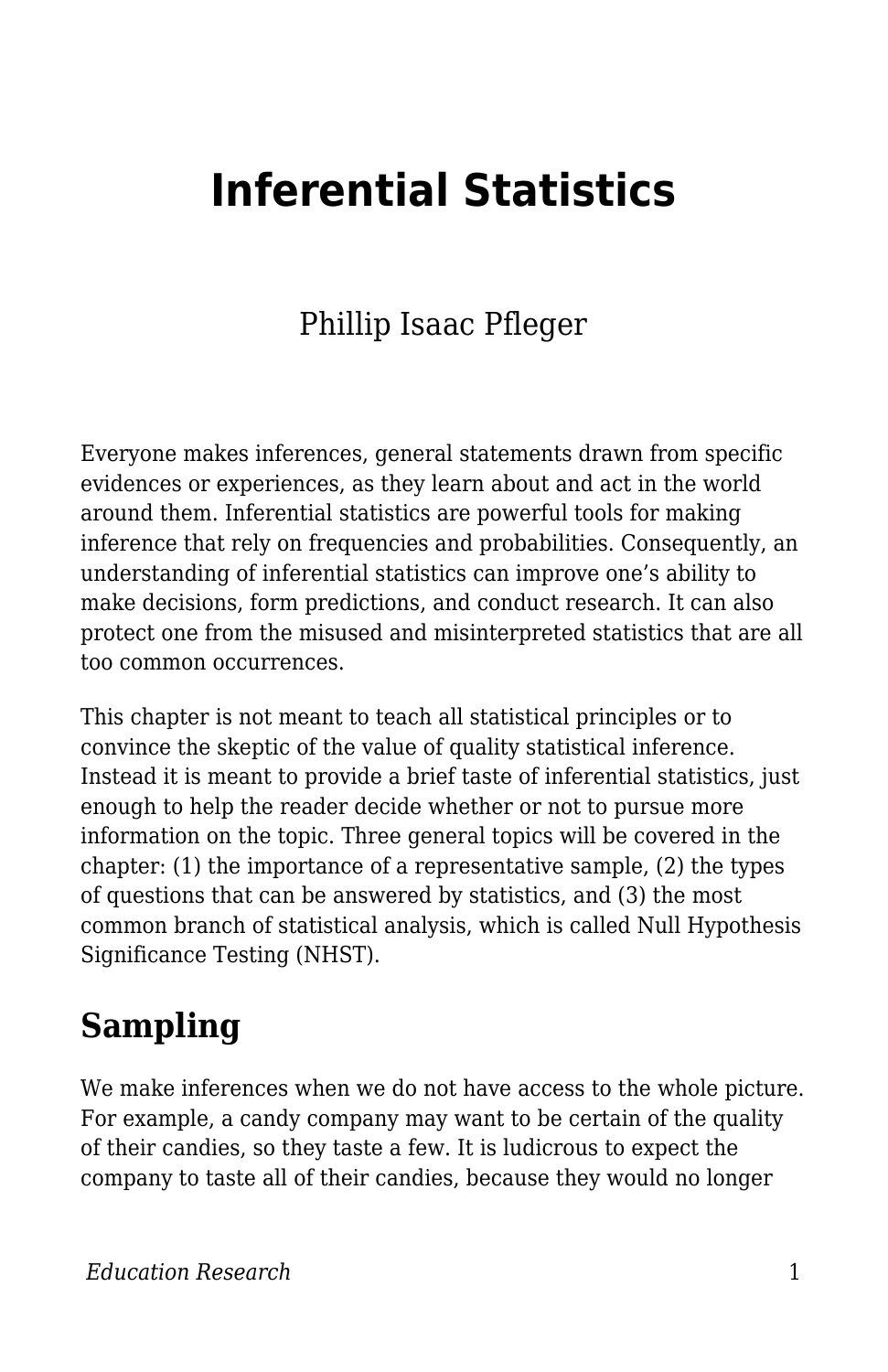have anything to sell. However, when they say that a whole batch is good or bad based on a sample, they are wading into uncertain territory. The same is true in inferential statistics. The process of inferential statistics has been labeled, "decision making under uncertainty" (Panik, 2012, p. 2). To reduce uncertainty it is necessary for the sample to represent the population (the whole batch of candies in this case). If the sample is not representative, then the inferences drawn about the population would be incorrect.

Theoretically, the best way to get a representative sample is called simple random sampling (SRS). Simple random sampling means that every person in the population, or every candy in the batch, has an equal chance of being selected. In practice this is often difficult or impossible. Researchers cannot force people to participate in their studies, so they are automatically limited to those who are interested in the study in the first place. With many other limitations preventing a truly random sample, many other options become necessary. These quasi-experimental designs tend to be complicated, leading some researchers to gather whatever sample is convenient. However, convenience sampling is not a good practice, and it greatly increases the chance of a non-representative sample, which invalidates the generalizability of the research. Instead, the aspiring researcher should familiarize himself or herself with the more complex quasiexperimental designs.

#### **Statistical Questions**

Foundational to the design of the experiment or study is the selection of the research question. The selection of the question leads naturally into the selection of an analysis and therefore requirements on the data that can and should be gathered.

Many different types of analyses are available, and each one lends itself to a different type of question or set of questions. A regression, for example, will tell you how strong the relationship is between one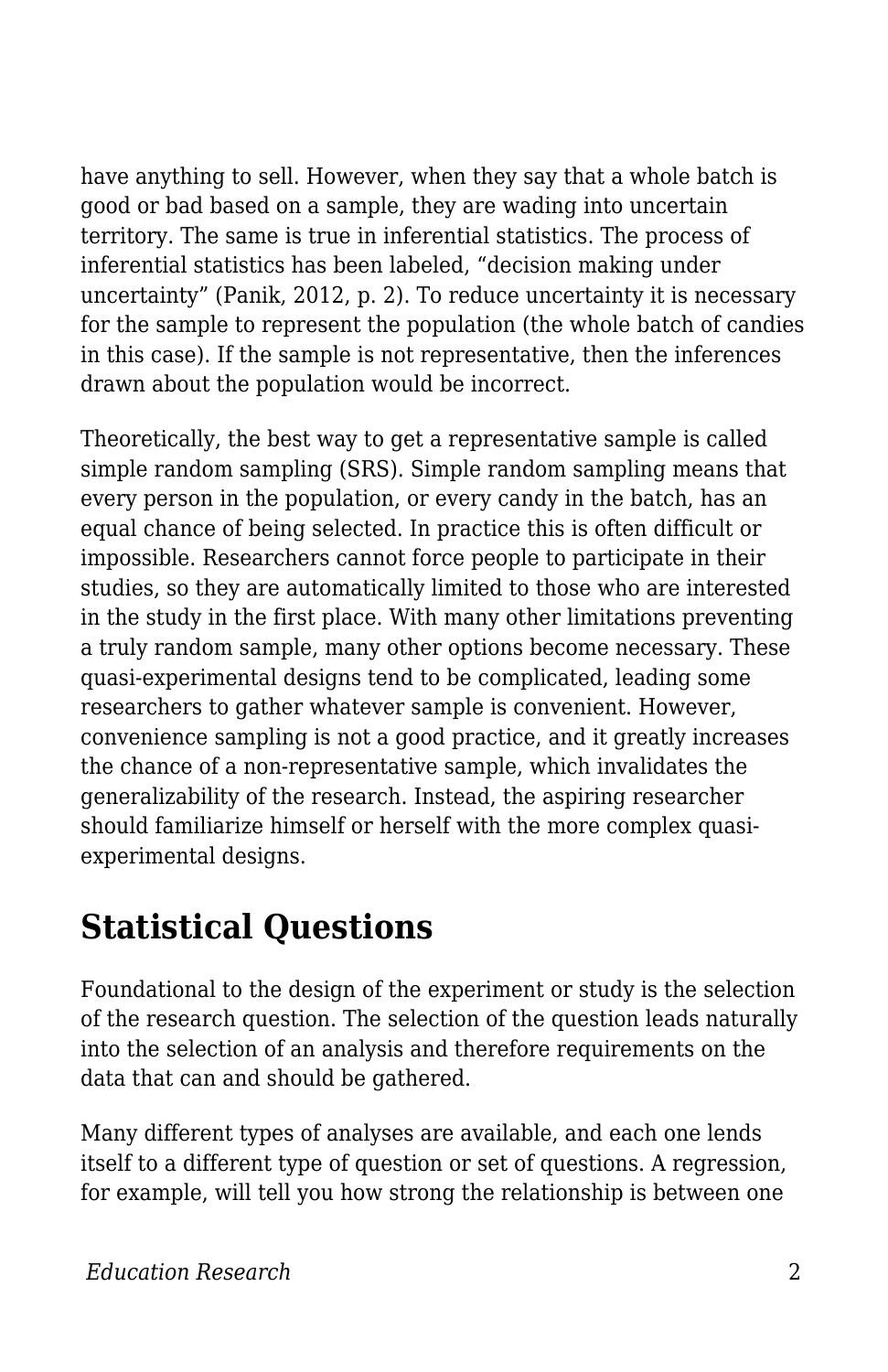variable of interest and another. It will also tell you if one variable predicts the other and helps you make predictive models. A simple ttest will tell how probable it is for one group to be different from another. While each test may answer different questions, it is important to consider that all statistical analyses share one limitation in particular. Inferential statistics can only answer questions of how many, how much, and how often.

This limit on the types of questions a researcher can ask comes, because inferential statistics rely on frequencies and probabilities to make inferences. Consequently, only certain types of data may be used: nominal, ordinal, interval, or ratio (Panik, 2012, p. 4).

Nominal data consists only of a classification into groups, such as male or female, or control group or experimental group. Ordinal data is also categorical in nature but includes an order placed on the data. For example, first and second place in a race tell us nothing about the relationship between the two runners other than the fact that the first place runner came before the second.

Interval data and ratio data are very similar to each other and are often grouped together under the terms numerical or quantitative data. Interval data are like temperature in degrees Celsius. They are numbers that have meaning, but the zero is not an absolute zero. In the case of degrees Celsius, a zero does not mean a complete lack of temperature. It just means the point where water freezes. The temperature scale of Kelvins is different. Zero on that scale means absolutely no heat, making this scale a ratio scale.

Ratio data is often, but not always, the ideal data for an analysis. However the best way to determine what type of data to gather goes back to the research question. The research question will not only help you decide if statistics will help you, but it will also help you decide what type of data you should gather.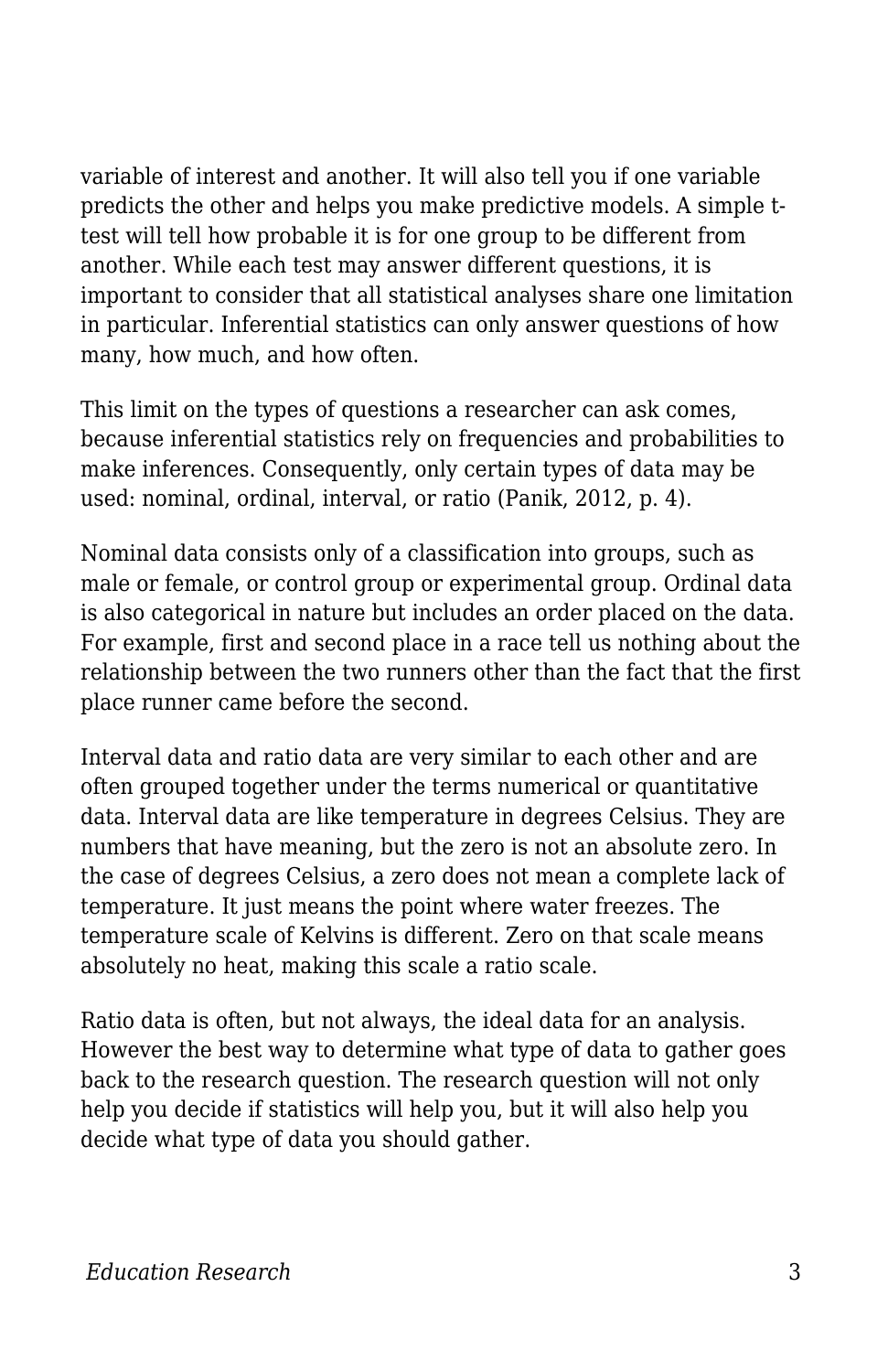### **Null Hypothesis Significance Testing**

Most people who have read an academic article have been exposed to something called a p-value. The p-value is fundamental to the most common statistical practice today, Null Hypothesis Significance Testing (NHST). NHST involves estimating the probability that the average of your sample is different from some other expected value (the null hypothesis). This probability estimate is the p-value. For example, if a researcher was investigating whether or not two groups were different, the null hypothesis would be "the difference between group A and group B is zero." If the difference between the groups was 3.7, and the p-value was .03, then there would be a 3% chance that the difference in our sample was 3.7 if the true difference was zero.

For the novice statistician this can seem like a bit of a black box. When examined fully, however, it is not too hard to understand. The whole process involves giving the null hypothesis a score based on how many standard deviations away from the sample mean it is. The p-value is calculated from this score, and if the p-value is below a preset value (usually .05), then we say that it is "significant."

#### Airline Example

To better clarify the process associated with many statistical inferences, consider the data in Table 1 (R Core Team, 2016).

| 1959 | <b>1960</b> | <b>Difference</b> |  |
|------|-------------|-------------------|--|
| 360  | 417         | 57                |  |
| 342  | 391         | 49                |  |
| 406  | 419         | 13                |  |
| 396  | 461         | 65                |  |

Table 1. Airline Passenger Data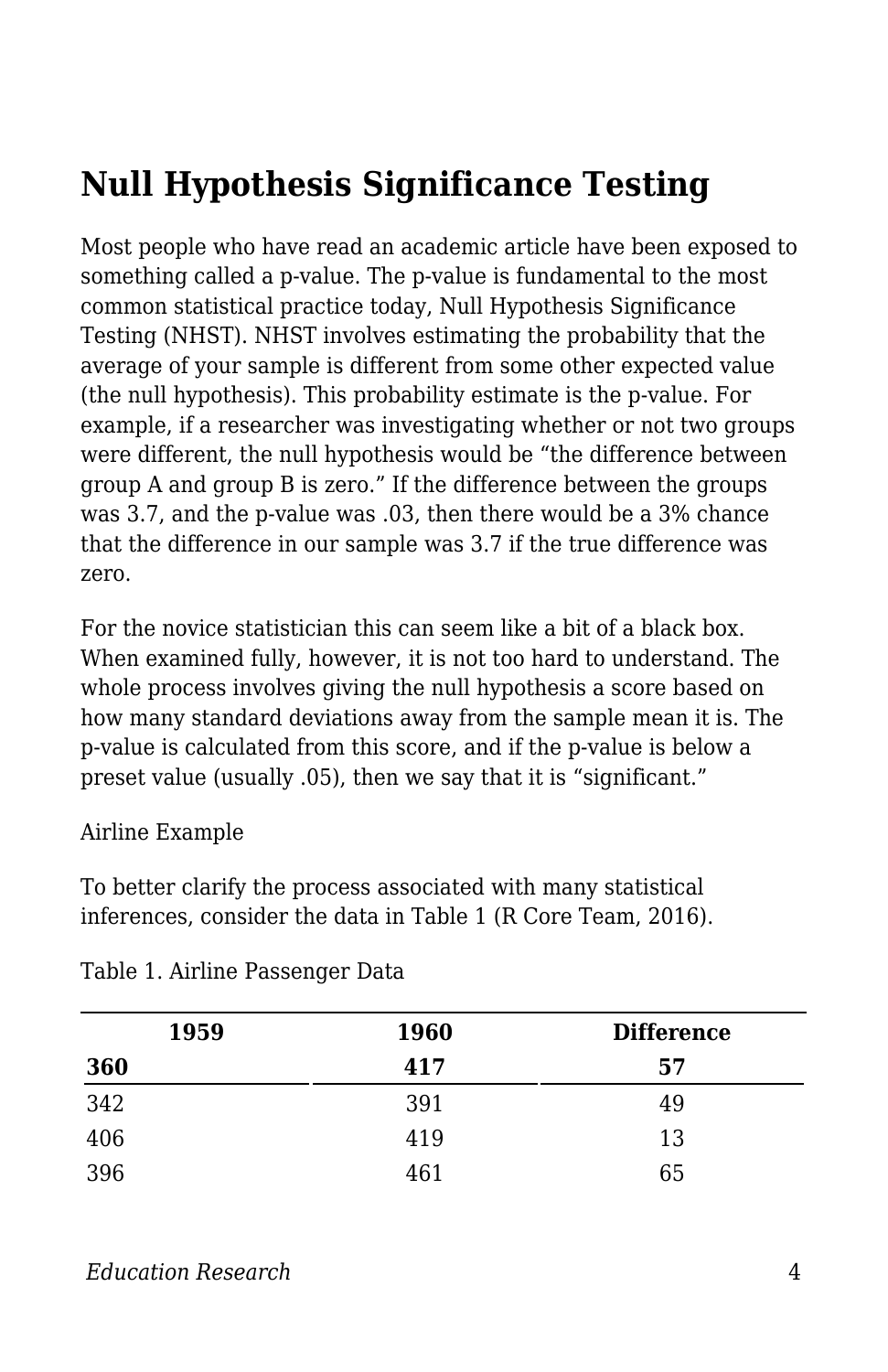| 1959 | 1960 | <b>Difference</b> |
|------|------|-------------------|
| 420  | 472  | 52                |
| 472  | 535  | 63                |
| 548  | 622  | 74                |
| 559  | 606  | 47                |
| 463  | 508  | 45                |
| 407  | 461  | 54                |
| 362  | 390  | 28                |
| 405  | 432  | 27                |
|      |      |                   |

This is the number of passengers that flew each month on a certain airline in 1959 and 1960, as well as the differences between the two. A researcher may want to know if there was a difference in passengers between the two years. This researcher would first need to clarify the null and alternative hypotheses and set the alpha level (the level our p-value has to be before we will believe the conclusions).

H0: The average of  $1959$  = the average of 1960. (i.e the difference = 0)

Ha: The average of 1959  $\neq$  the average of 1960. (i.e the difference  $\neq$ 0)

 $\alpha = 0.05$ 

In other words, the researcher is assuming the two are the same but will have enough evidence to support that they are different if the pvalue is less than 0.05.

The differences between the two groups is found in column three. Our first step is to find the mean of this column by adding all of the values and then dividing by the number of data points we added together. This gives us a mean of 47.83. This sample mean is a point estimate,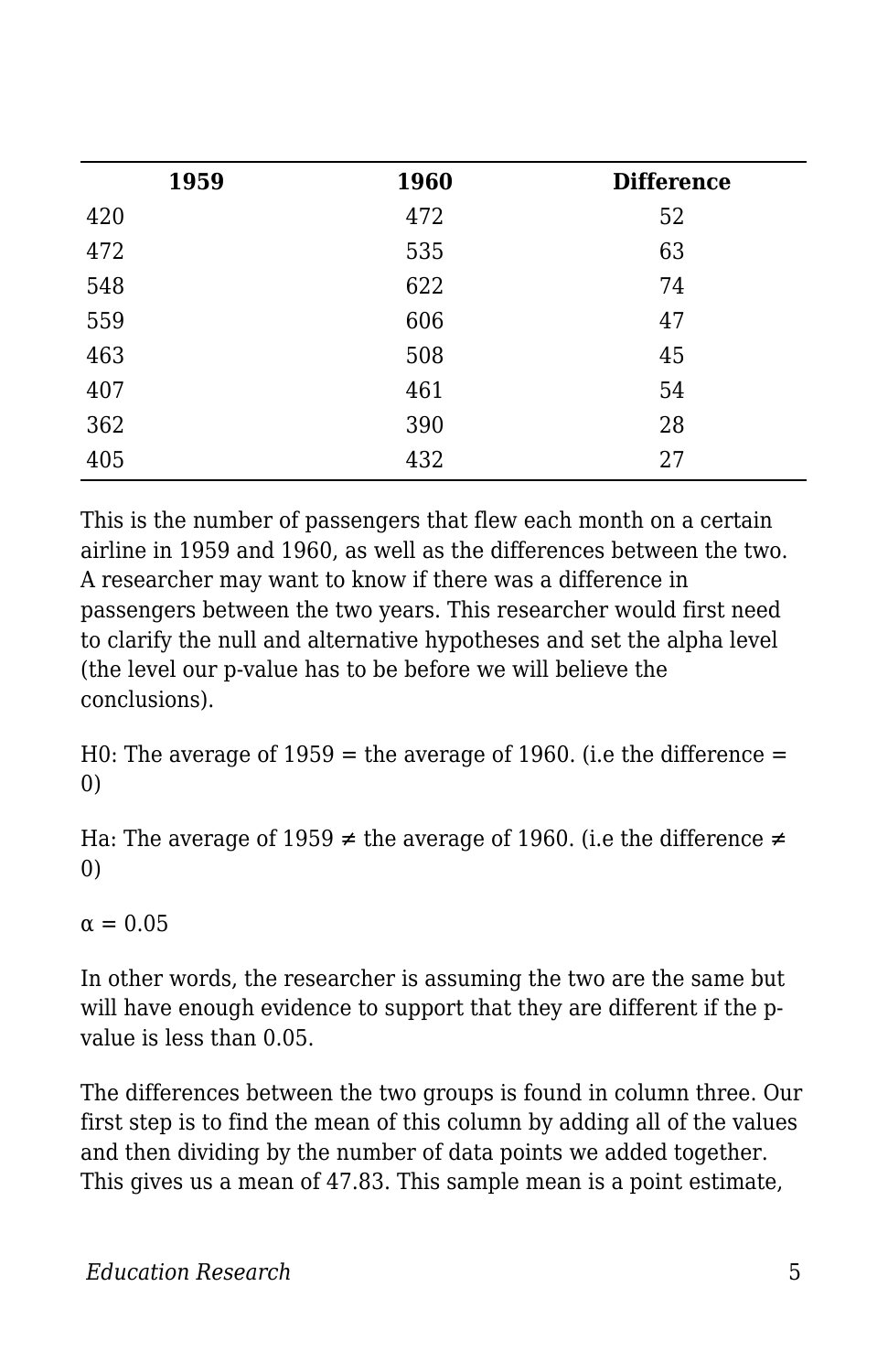or an approximation, of the true difference. We know this data follows a certain pattern (Figure 1), called a normal distribution.



Fig. 1. Patterns of the Differences

Consequently, we know that 68% of the data is within one standard deviation, and 95% is within two standard deviations. A standard deviation is a measure of uncertainty. It is the average distance between the data points and the sample mean. We calculate the standard deviation using this formula (Moses, 1986, p. 50):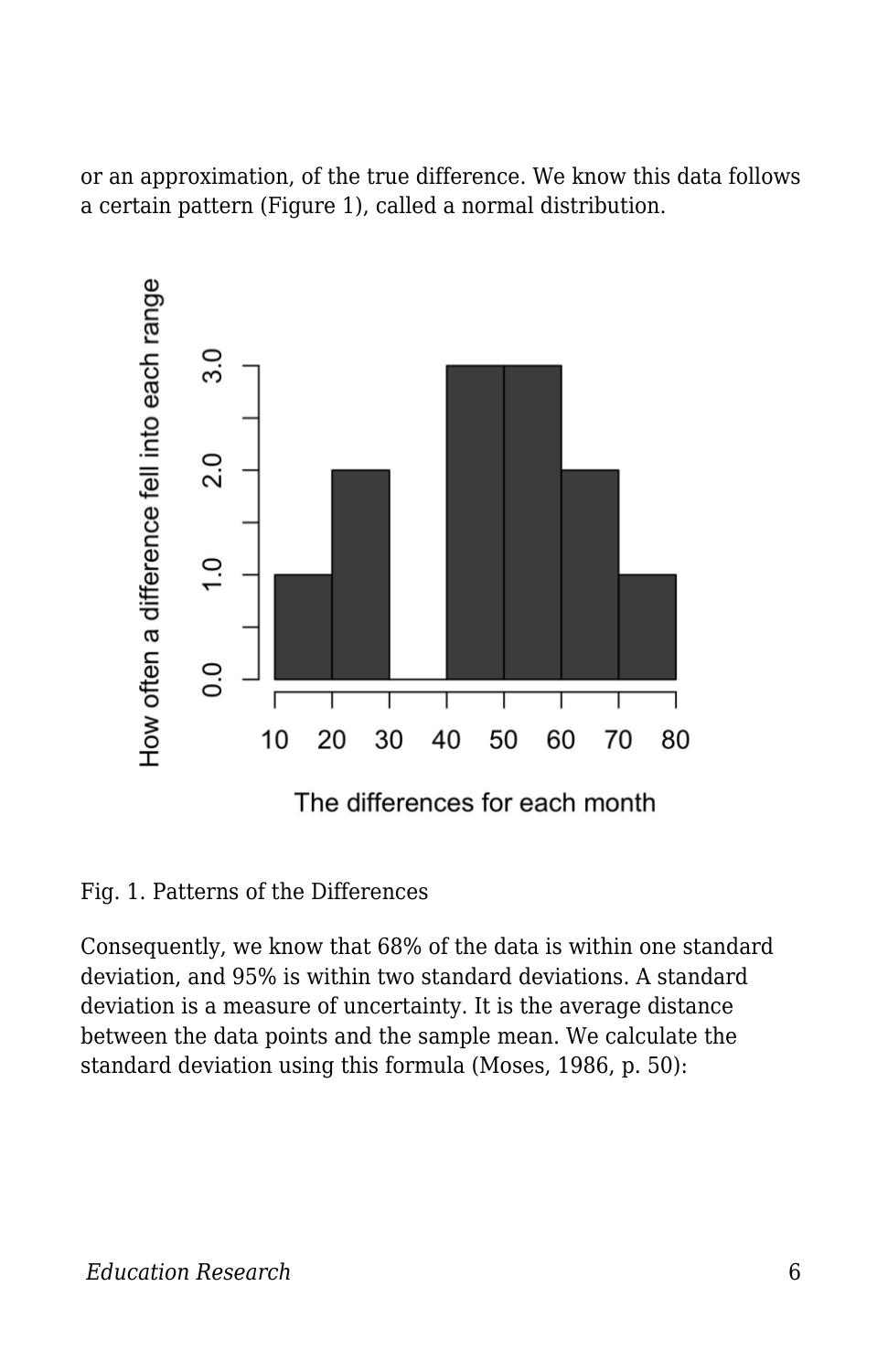# $SD = \sqrt{\sum (x - \bar{x})^2/(n-1)}$

The standard deviation for the airline data is 17.58. A test statistic is obtained using the following formula (Vaughan, 2013, p. 47):

$$
t = \frac{\bar{x} - \mu}{\sqrt{s_x^2/n}}
$$

The test statistic for the airline question is 9.425. The p-value is the probability of getting a test-statistic as extreme or more extreme than the one you got, given the null hypothesis is true (Brase & Brase, 2016, p. 425). In other words, it is the probability of getting 47.83 as the average distance if the true average difference was 0. With a pvalue of 0.000013, which is less than the .05 standard the researcher set at the start, there is enough evidence to reject the null hypothesis. Thus, the researcher concludes that there is a difference between the two groups. It is important to note that conclusions based on p-values alone lead to an incorrect answer 5% of the time. Consequently, it is good practice to interpret p-values in the context of other inferential statistics, such as effect sizes and confidence intervals. This approach is neither perfect, nor the only approach available, it is simply the most common.

#### **Conclusion**

Inferential statistics are an extension of the natural human tendency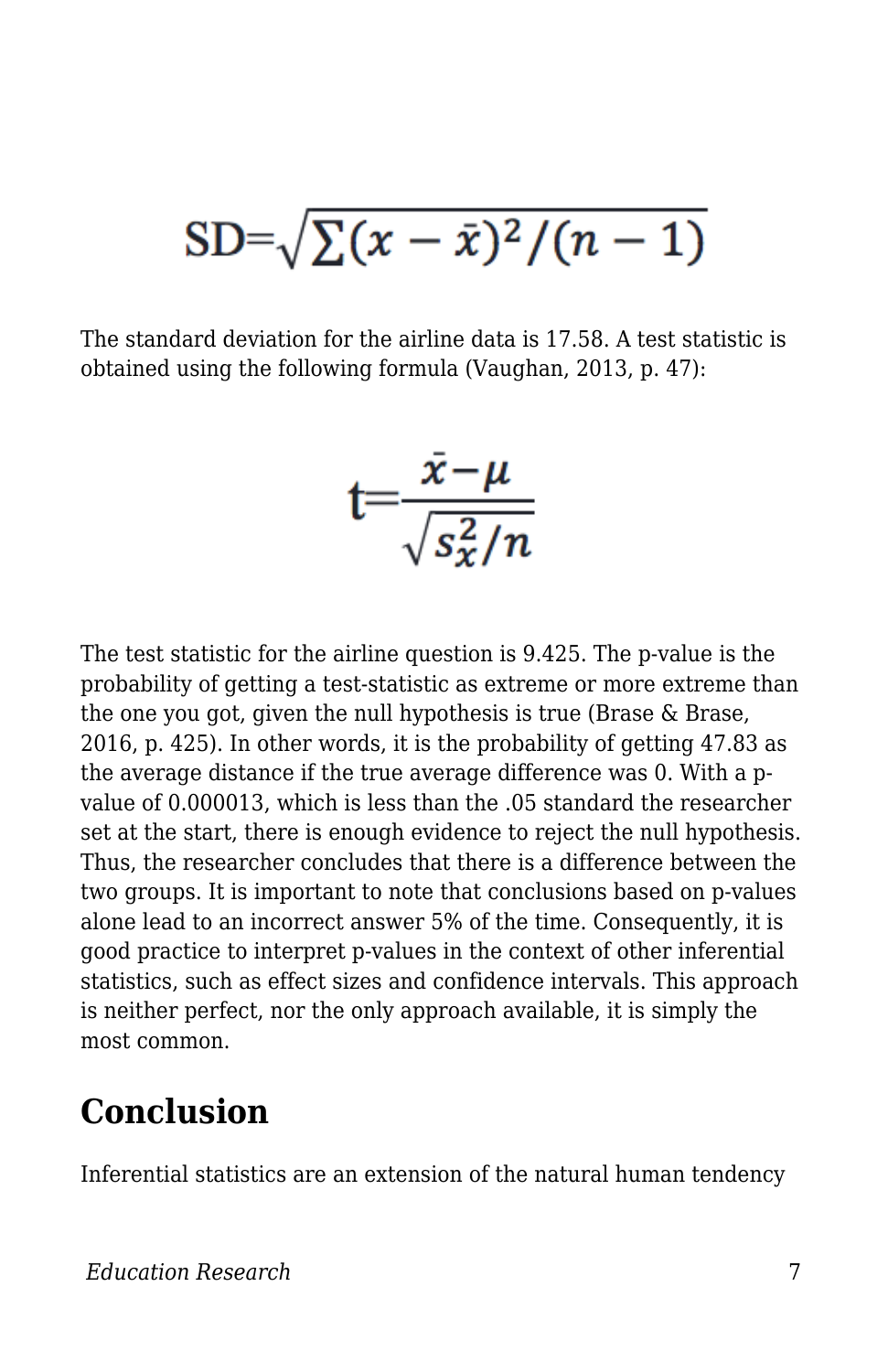toward inference. They are powerful tools that can help answer questions such as how much, how many, or how often. An understanding of the process of statistics can help us be better consumers of research, prevent us from being misled by invalid or misinterpreted statistics, and give us another tool in the search for knowledge.

#### **References**

Brase, C. H., & Brase, C. P. (2016). Understanding basic statistics (7th ed.). Boston, Massachusetts: Cengage Learning.

Moses, L. E. (1986). Think and explain with statistics. United States of America: Addison-Wesley Publishing Company, Inc.

Panik, M. J. (2012). Statistical inference: A short course. Hoboken, New Jersey: John Wiley & Sons, Inc.

R Core Team (2016). R: A language and environment for statistical computing. R Foundation for Statistical Computing, Vienna, Austria. Retrieved from https://www.R-project.org/.

Vaughan, S. (2013). Scientific inference: Learning from data. Cambridge, United Kingdom: Cambridge University Press.

Keywords: inference, inferential statistics, null hypothesis significance testing